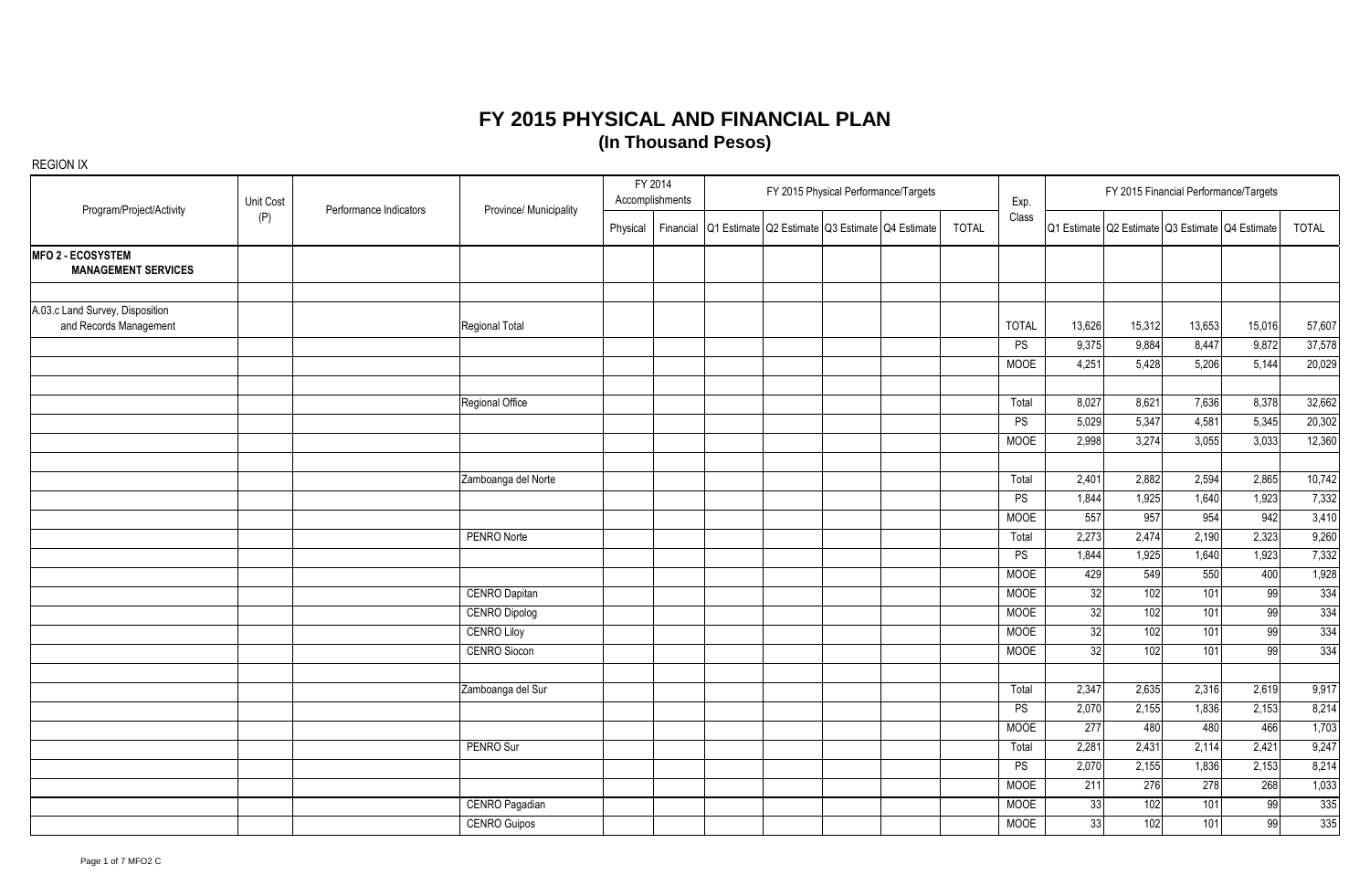| Program/Project/Activity         | Unit Cost | Performance Indicators | Province/ Municipality | FY 2014<br>Accomplishments | FY 2015 Physical Performance/Targets |                                                           |              |                      | FY 2015 Financial Performance/Targets |       |                                                 |       |       |  |
|----------------------------------|-----------|------------------------|------------------------|----------------------------|--------------------------------------|-----------------------------------------------------------|--------------|----------------------|---------------------------------------|-------|-------------------------------------------------|-------|-------|--|
|                                  | (P)       |                        |                        | Physical                   |                                      | Financial Q1 Estimate Q2 Estimate Q3 Estimate Q4 Estimate | <b>TOTAL</b> | Class                |                                       |       | Q1 Estimate Q2 Estimate Q3 Estimate Q4 Estimate |       | TOTAL |  |
|                                  |           |                        |                        |                            |                                      |                                                           |              |                      |                                       |       |                                                 |       |       |  |
|                                  |           |                        | Zamboanga Sibugay      |                            |                                      |                                                           |              | Total                | 851                                   | 1,174 | 1,107                                           | 1,154 | 4,286 |  |
|                                  |           |                        |                        |                            |                                      |                                                           |              | PS                   | 432                                   | 457   | 390                                             | 451   | 1,730 |  |
|                                  |           |                        |                        |                            |                                      |                                                           |              | <b>MOOE</b>          | 419                                   | 717   | 717                                             | 703   | 2,556 |  |
|                                  |           |                        | PENRO Sibugay          |                            |                                      |                                                           |              | Total                | 753                                   | 868   | 804                                             | 857   | 3,282 |  |
|                                  |           |                        |                        |                            |                                      |                                                           |              | PS                   | 432                                   | 457   | 390                                             | 451   | 1,730 |  |
|                                  |           |                        |                        |                            |                                      |                                                           |              | <b>MOOE</b>          | 321                                   | 411   | 414                                             | 406   | 1,552 |  |
|                                  |           |                        | CENRO Buug             |                            |                                      |                                                           |              | <b>MOOE</b>          | 33                                    | 102   | 101                                             | 99    | 335   |  |
|                                  |           |                        | <b>CENRO</b> Ipil      |                            |                                      |                                                           |              | <b>MOOE</b>          | 33                                    | 102   | 101                                             | 99    | 335   |  |
|                                  |           |                        | CENRO Zamboanga City   |                            |                                      |                                                           |              | <b>MOOE</b>          | 32                                    | 102   | 101                                             | 99    | 334   |  |
| 1. Land Disposition/Distribution |           |                        | Regional Total         |                            |                                      |                                                           |              | Total<br><b>MOOE</b> | 1,329                                 | 2,235 | 2,236                                           | 2,205 | 8,005 |  |
|                                  |           |                        | Regional Office        |                            |                                      |                                                           |              | <b>MOOE</b>          | 489                                   | 502   | 505                                             | 499   | 1,995 |  |
|                                  |           |                        | Zamboanga del Norte    |                            |                                      |                                                           |              | <b>MOOE</b>          | 369                                   | 768   | 766                                             | 755   | 2,658 |  |
|                                  |           |                        | PENRO Norte            |                            |                                      |                                                           |              |                      | 241                                   | 360   | 362                                             | 359   | 1,322 |  |
|                                  |           |                        | <b>CENRO Dapitan</b>   |                            |                                      |                                                           |              |                      | 32                                    | 102   | 101                                             | 99    | 334   |  |
|                                  |           |                        | <b>CENRO Dipolog</b>   |                            |                                      |                                                           |              |                      | 32                                    | 102   | 101                                             | 99    | 334   |  |
|                                  |           |                        | <b>CENRO Liloy</b>     |                            |                                      |                                                           |              |                      | 32                                    | 102   | 101                                             | 99    | 334   |  |
|                                  |           |                        | <b>CENRO Siocon</b>    |                            |                                      |                                                           |              |                      | 32                                    | 102   | 101                                             | 99    | 334   |  |
|                                  |           |                        |                        |                            |                                      |                                                           |              |                      |                                       |       |                                                 |       |       |  |
|                                  |           |                        | Zamboanga del Sur      |                            |                                      |                                                           |              | <b>MOOE</b>          | 190                                   | 387   | 387                                             | 382   | 1,346 |  |
|                                  |           |                        | PENRO Sur              |                            |                                      |                                                           |              |                      | 124                                   | 183   | 185                                             | 184   | 676   |  |
|                                  |           |                        | CENRO Pagadian         |                            |                                      |                                                           |              |                      | 33                                    | 102   | 101                                             | 99    | 335   |  |
|                                  |           |                        | <b>CENRO Guipos</b>    |                            |                                      |                                                           |              |                      | 33                                    | 102   | 101                                             | 99    | 335   |  |
|                                  |           |                        | Zamboanga Sibugay      |                            |                                      |                                                           |              | <b>MOOE</b>          | 281                                   | 578   | 578                                             | 470   | 1,907 |  |
|                                  |           |                        | PENRO Sibugay          |                            |                                      |                                                           |              |                      | 183                                   | 272   | 275                                             | 272   | 1,002 |  |
|                                  |           |                        | <b>CENRO Buug</b>      |                            |                                      |                                                           |              |                      | 33                                    | 102   | 101                                             | 99    | 335   |  |
|                                  |           |                        | CENRO Ipil             |                            |                                      |                                                           |              |                      | 33                                    | 102   | 101                                             | 99    | 335   |  |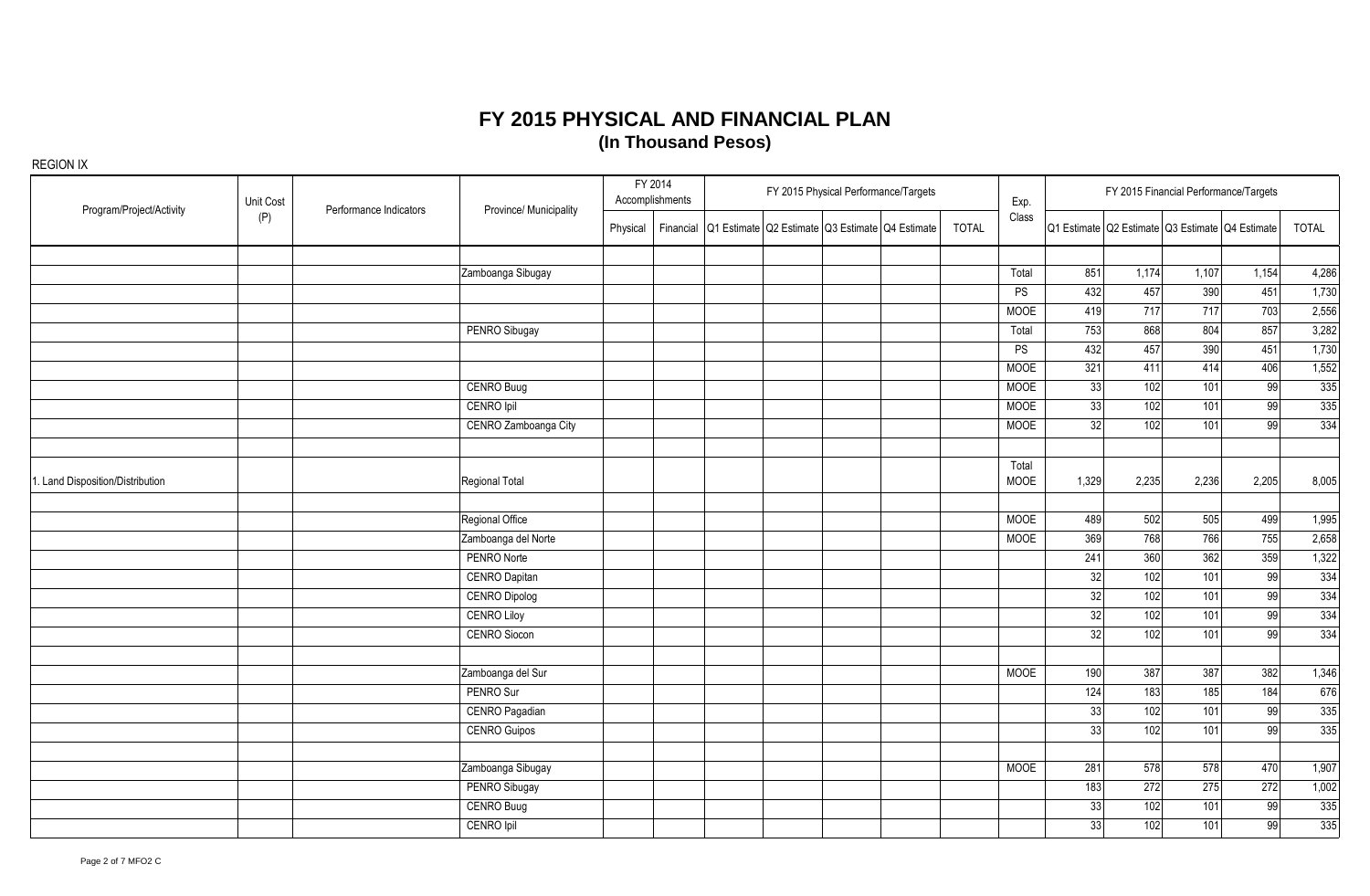| Program/Project/Activity                                                   | Unit Cost        | Performance Indicators                                                  | Province/ Municipality | FY 2014<br>Accomplishments |     |               |       | FY 2015 Physical Performance/Targets            |              | Exp.                 |     | FY 2015 Financial Performance/Targets           |     |     |              |  |  |  |
|----------------------------------------------------------------------------|------------------|-------------------------------------------------------------------------|------------------------|----------------------------|-----|---------------|-------|-------------------------------------------------|--------------|----------------------|-----|-------------------------------------------------|-----|-----|--------------|--|--|--|
|                                                                            | (P)              |                                                                         |                        | Physical Financial         |     |               |       | Q1 Estimate Q2 Estimate Q3 Estimate Q4 Estimate | <b>TOTAL</b> | Class                |     | Q1 Estimate Q2 Estimate Q3 Estimate Q4 Estimate |     |     | <b>TOTAL</b> |  |  |  |
|                                                                            |                  |                                                                         | CENRO Zamboanga City   |                            |     |               |       |                                                 |              |                      | 32  | 102                                             | 101 |     | 235          |  |  |  |
| 1.1 Residential (Disposed under<br>RA 10023 or Residential Free<br>Patent) | 1,100/<br>patent | Patents issued                                                          |                        |                            |     |               |       |                                                 |              |                      |     |                                                 |     |     |              |  |  |  |
|                                                                            |                  | - applications processed with<br>final action endorsed to<br>PENRO (no) | Regional Total         |                            | 382 | 1,188         | 1,179 | 1,161                                           | 3,910        | Total<br><b>MOOE</b> | 292 | 918                                             | 909 | 891 | 3,010        |  |  |  |
|                                                                            |                  | (no)                                                                    | Zamboanga del Norte    |                            | 168 | 528           | 524   | 516                                             |              | 1,736 MOOE           | 128 | 408                                             | 404 | 396 | 1,336        |  |  |  |
|                                                                            |                  | (no)                                                                    | CENRO Dapitan          |                            | 42  | 132           | 131   | 129                                             | 434          | <b>MOOE</b>          | 32  | 102                                             | 101 | 99  | 334          |  |  |  |
|                                                                            |                  | (no)                                                                    | <b>CENRO Dipolog</b>   |                            | 42  | $\boxed{132}$ | 131   | 129                                             | 434          | <b>MOOE</b>          | 32  | 102                                             | 101 | 99  | 334          |  |  |  |
|                                                                            |                  | (no)                                                                    | <b>CENRO Liloy</b>     |                            | 42  | 132           | 131   | 129                                             | 434          | <b>MOOE</b>          | 32  | 102                                             | 101 | 99  | 334          |  |  |  |
|                                                                            |                  | (no)                                                                    | <b>CENRO Siocon</b>    |                            | 42  | 132           | 131   | 129                                             | 434          | <b>MOOE</b>          | 32  | 102                                             | 101 | 99  | 334          |  |  |  |
|                                                                            |                  |                                                                         |                        |                            |     |               |       |                                                 |              |                      |     |                                                 |     |     |              |  |  |  |
|                                                                            |                  | (no)                                                                    | Zamboanga del Sur      |                            | 86  | 264           | 262   | 258                                             |              | 870 MOOE             | 66  | 204                                             | 202 | 198 | 670          |  |  |  |
|                                                                            |                  | (no)                                                                    | <b>CENRO Pagadian</b>  |                            | 43  | $\boxed{132}$ | 131   | 129                                             |              | 435 MOOE             | 33  | 102                                             | 101 | 99  | 335          |  |  |  |
|                                                                            |                  | (no)                                                                    | <b>CENRO Guipos</b>    |                            | 43  | 132           | 131   | 129                                             | 435          | <b>MOOE</b>          | 33  | 102                                             | 101 | 99  | 335          |  |  |  |
|                                                                            |                  |                                                                         |                        |                            | 128 | 396           | 393   | 387                                             |              | 1,304 MOOE           | 98  | 306                                             | 303 | 297 | 1,004        |  |  |  |
|                                                                            |                  | (no)                                                                    | Zamboanga Sibugay      |                            |     |               |       |                                                 |              |                      |     |                                                 |     |     |              |  |  |  |
|                                                                            |                  | (no)                                                                    | <b>CENRO Buug</b>      |                            | 43  | 132           | 131   | 129                                             | 435          | <b>MOOE</b>          | 33  | 102                                             | 101 | 99  | 335          |  |  |  |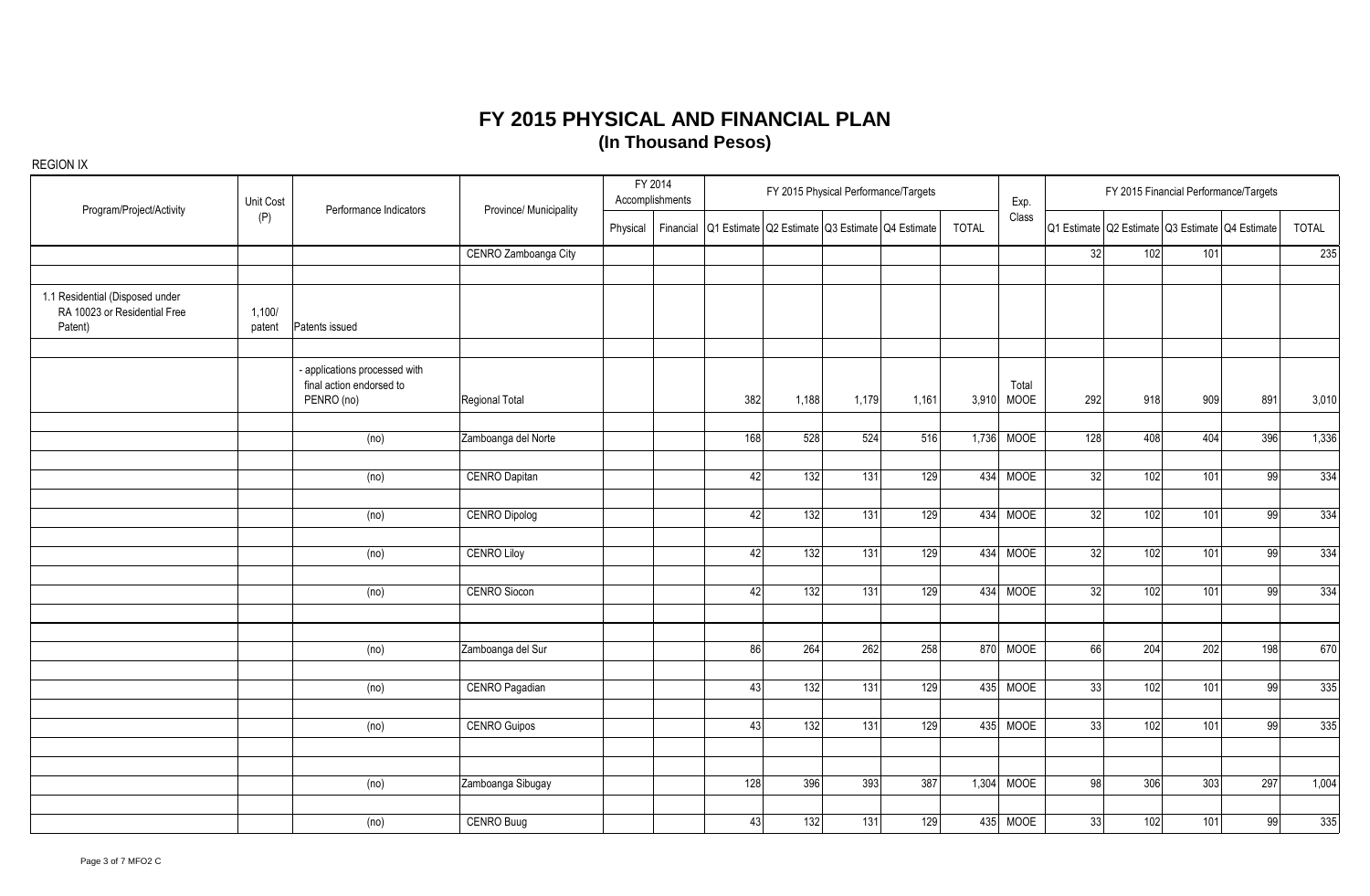| Program/Project/Activity     | Unit Cost        | Performance Indicators          | Province/ Municipality | FY 2014<br>Accomplishments |                  |       | FY 2015 Physical Performance/Targets                      |       | Exp.                 | FY 2015 Financial Performance/Targets |     |                                                 |     |              |  |
|------------------------------|------------------|---------------------------------|------------------------|----------------------------|------------------|-------|-----------------------------------------------------------|-------|----------------------|---------------------------------------|-----|-------------------------------------------------|-----|--------------|--|
|                              | (P)              |                                 |                        | Physical                   |                  |       | Financial Q1 Estimate Q2 Estimate Q3 Estimate Q4 Estimate | TOTAL | Class                |                                       |     | Q1 Estimate Q2 Estimate Q3 Estimate Q4 Estimate |     | <b>TOTAL</b> |  |
|                              |                  | (no)                            | CENRO Ipil             |                            | 43               | 132   | 131<br>129                                                |       | 435 MOOE             | 33                                    | 102 | 101                                             | 99  | 335          |  |
|                              |                  |                                 |                        |                            |                  |       |                                                           |       |                      |                                       |     |                                                 |     |              |  |
|                              |                  | (no)                            | CENRO Zamboanga City   |                            | 42               | 132   | 131<br>129                                                |       | 434 MOOE             | 32                                    | 102 | 101                                             | 99  | 334          |  |
|                              |                  | - patents issued (no)           | Regional Total         |                            | 382              | 1,188 | 1,179<br>1,161                                            | 3,910 | Total<br>MOOE        | 125                                   | 392 | 390                                             | 383 | 1,290        |  |
|                              |                  |                                 |                        |                            |                  |       |                                                           |       |                      |                                       |     |                                                 |     |              |  |
|                              |                  | (no)                            | PENRO Norte            |                            | 168              | 528   | 524<br>516                                                |       | 1,736 MOOE           | 55                                    | 174 | 173                                             | 170 | 572          |  |
|                              |                  | (no)                            | PENRO Sur              |                            | 86               | 264   | 262<br>258                                                | 870   | <b>MOOE</b>          | 28                                    | 87  | 86l                                             | 85  | 286          |  |
|                              |                  | (no)                            | PENRO Sibugay          |                            | 128              | 396   | 393<br>387                                                |       | 1,304 MOOE           | 42                                    | 131 | 131                                             | 128 | 432          |  |
| 1.2 Lot Survey               |                  | 1,200/lot Lot surveyed (no)     | Regional Total         |                            | 621              | 623   | 627<br>629                                                | 2,500 | Total<br><b>MOOE</b> | 744                                   | 744 | 756                                             | 756 | 3,000        |  |
|                              |                  |                                 | Regional Office        |                            | $\overline{267}$ | 268   | 270<br>270                                                | 1,075 | <b>MOOE</b>          | 321                                   | 321 | 324                                             | 324 | 1,290        |  |
|                              |                  |                                 | PENRO Norte            |                            | 156              | 156   | 156<br>157                                                |       | 625 MOOE             | 186                                   | 186 | 189                                             | 189 | 750          |  |
|                              |                  |                                 | PENRO Sur              |                            | 81               | 81    | 81                                                        | 82    | 325 MOOE             | 96                                    | 96  | 99                                              | 99  | 390          |  |
|                              |                  |                                 | PENRO Sibugay          |                            | 117              | 118   | 120<br>120                                                |       | 475 MOOE             | 141                                   | 141 | 144                                             | 144 | 570          |  |
| 1.3 IVAS for isolated survey | 90/lot           | Lots verified and approved (no) | Regional Office        |                            | 1,875            | 1,875 | 1,875<br>1,875                                            | 7,500 | <b>MOOE</b>          | 168                                   | 169 | 169                                             | 169 | 675          |  |
|                              |                  |                                 |                        |                            |                  |       |                                                           |       |                      |                                       |     |                                                 |     |              |  |
| 1.4 Commercial/industrial    | 3,000/<br>patent | Patents issued (no)             | Regional Office        |                            |                  |       |                                                           | 10    | <b>MOOE</b>          |                                       | 12  | 12                                              |     | 30           |  |
|                              |                  |                                 |                        |                            |                  |       |                                                           |       |                      |                                       |     |                                                 |     |              |  |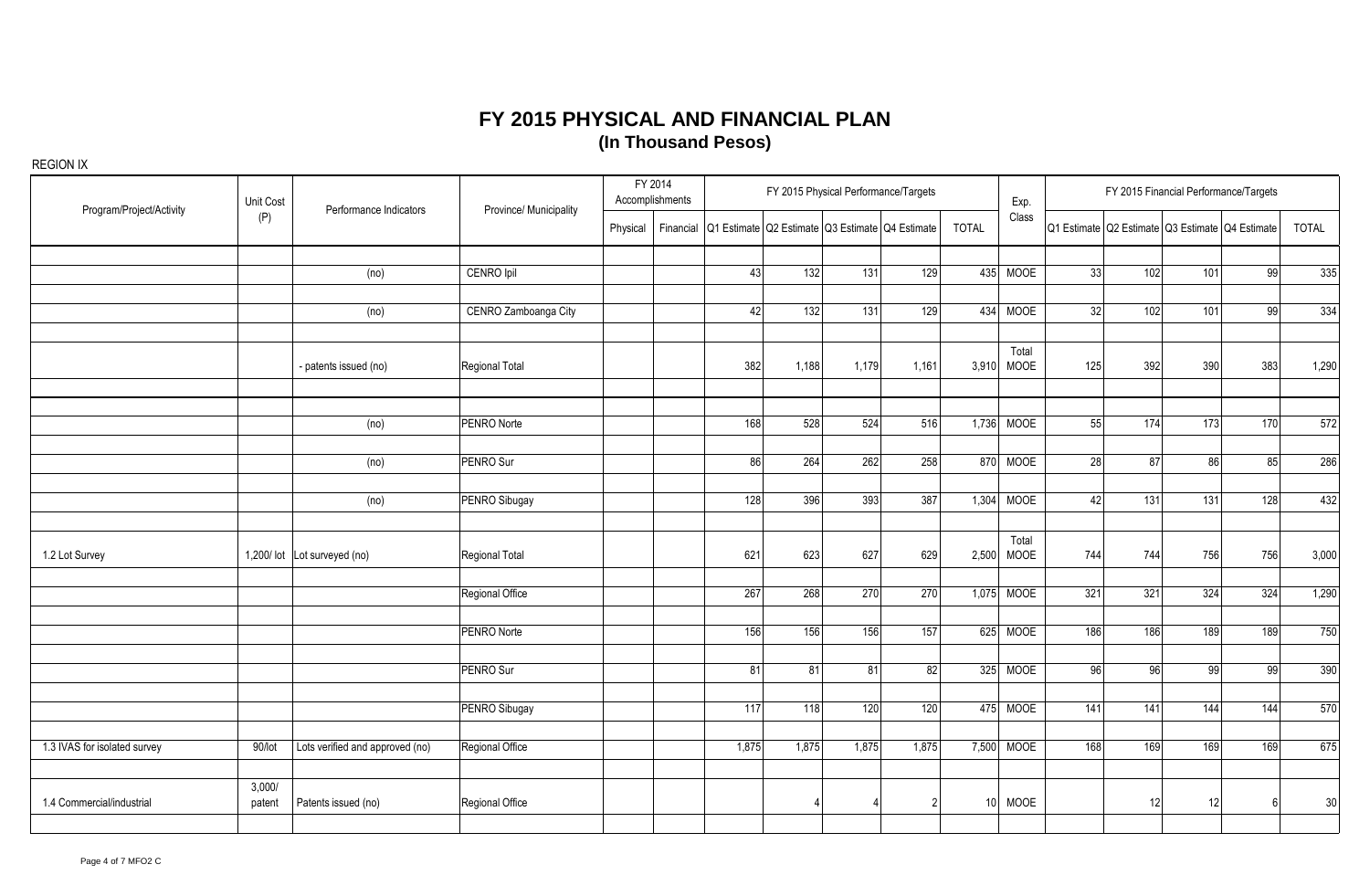| Program/Project/Activity                                                         | Unit Cost           | Performance Indicators                                               | Province/ Municipality |          | FY 2014<br>Accomplishments |         |                                                 |                 | FY 2015 Physical Performance/Targets |                | Exp.              |     | FY 2015 Financial Performance/Targets           |     |              |
|----------------------------------------------------------------------------------|---------------------|----------------------------------------------------------------------|------------------------|----------|----------------------------|---------|-------------------------------------------------|-----------------|--------------------------------------|----------------|-------------------|-----|-------------------------------------------------|-----|--------------|
|                                                                                  | (P)                 |                                                                      |                        | Physical | Financial                  |         | Q1 Estimate Q2 Estimate Q3 Estimate Q4 Estimate |                 |                                      | <b>TOTAL</b>   | Class             |     | Q1 Estimate Q2 Estimate Q3 Estimate Q4 Estimate |     | <b>TOTAL</b> |
| 1.5 Foreshore areas                                                              | 2,700/ha.           | Foreshore areas surveyed and<br>mapped (ha)                          | <b>Regional Total</b>  |          |                            | 208     | 212                                             | 211             | 205                                  |                | Total<br>836 MOOE | 561 | 570                                             | 569 | 553<br>2,253 |
|                                                                                  |                     |                                                                      | Regional Office        |          |                            | 89      | 90                                              | 90 <sup>°</sup> | 88                                   |                | 357 MOOE          | 240 | 243                                             | 243 | 237<br>963   |
|                                                                                  |                     |                                                                      | PENRO Norte            |          |                            | 54      | 55                                              | 54              | 54                                   |                | 217 MOOE          | 146 | 147                                             | 146 | 146<br>585   |
|                                                                                  |                     |                                                                      | PENRO Sur              |          |                            | 25      | 27                                              | 27              | 24                                   |                | 103 MOOE          | 67  | 72                                              | 72  | 66<br>277    |
|                                                                                  |                     |                                                                      | PENRO Sibugay          |          |                            | 40      | 40                                              | 40              | 39                                   |                | 159 MOOE          | 108 | 108                                             | 108 | 428<br>104   |
| 2. Titling of government lands and other lands<br>for public or quasi public use |                     | Draft proclamation prepared and<br>3,500/ draft endorsed to LMB (no) | Regional Office        |          |                            |         |                                                 | 10              |                                      | 20             | MOOE              |     |                                                 | 35  | 28<br>70     |
| 3. Resolution of Land Disputes/Cases                                             |                     | Land disputes/cases<br>5,000/ case resolved/decided (no)             | Regional Office        |          |                            | 15      | 15                                              | 15              | 15                                   | 60l            | <b>MOOE</b>       | 75  | 75                                              | 75  | 75<br>300    |
| 4. Land Records Management                                                       |                     |                                                                      |                        |          |                            |         |                                                 |                 |                                      |                |                   |     |                                                 |     |              |
| 4.1 Computerization of land records                                              |                     |                                                                      | Regional Office        |          |                            |         |                                                 |                 |                                      |                | Total<br>MOOE     | 720 | 970                                             | 720 | 718<br>3,128 |
| 4.1.1 Validation of scanned<br>images                                            | 0.60                | Scanned images validated (no)                                        | Regional Office        |          |                            | 444,217 | 444,218                                         | 444,217         | 444,217                              | 1,776,869 MOOE |                   | 267 | <b>266</b>                                      | 267 | 266<br>1,066 |
| 4.1.2 Validation of encoded<br>data                                              | 9.00                | Encoded data validated (no)                                          | Regional Office        |          |                            | 15,758  | 15,759                                          | 15,759          | 15,758                               |                | 63,034 MOOE       | 142 | 142                                             | 142 | 141<br>567   |
| 4.1.3 Data verification and<br>correction                                        | 250,000<br>per mun. | Municipalities verified and<br>corrected (no)<br>Sindangan, ZDN      | Regional Office        |          |                            |         | $\overline{2}$                                  |                 |                                      |                | <b>MOOE</b>       | 250 | 500                                             | 250 | 250<br>1,250 |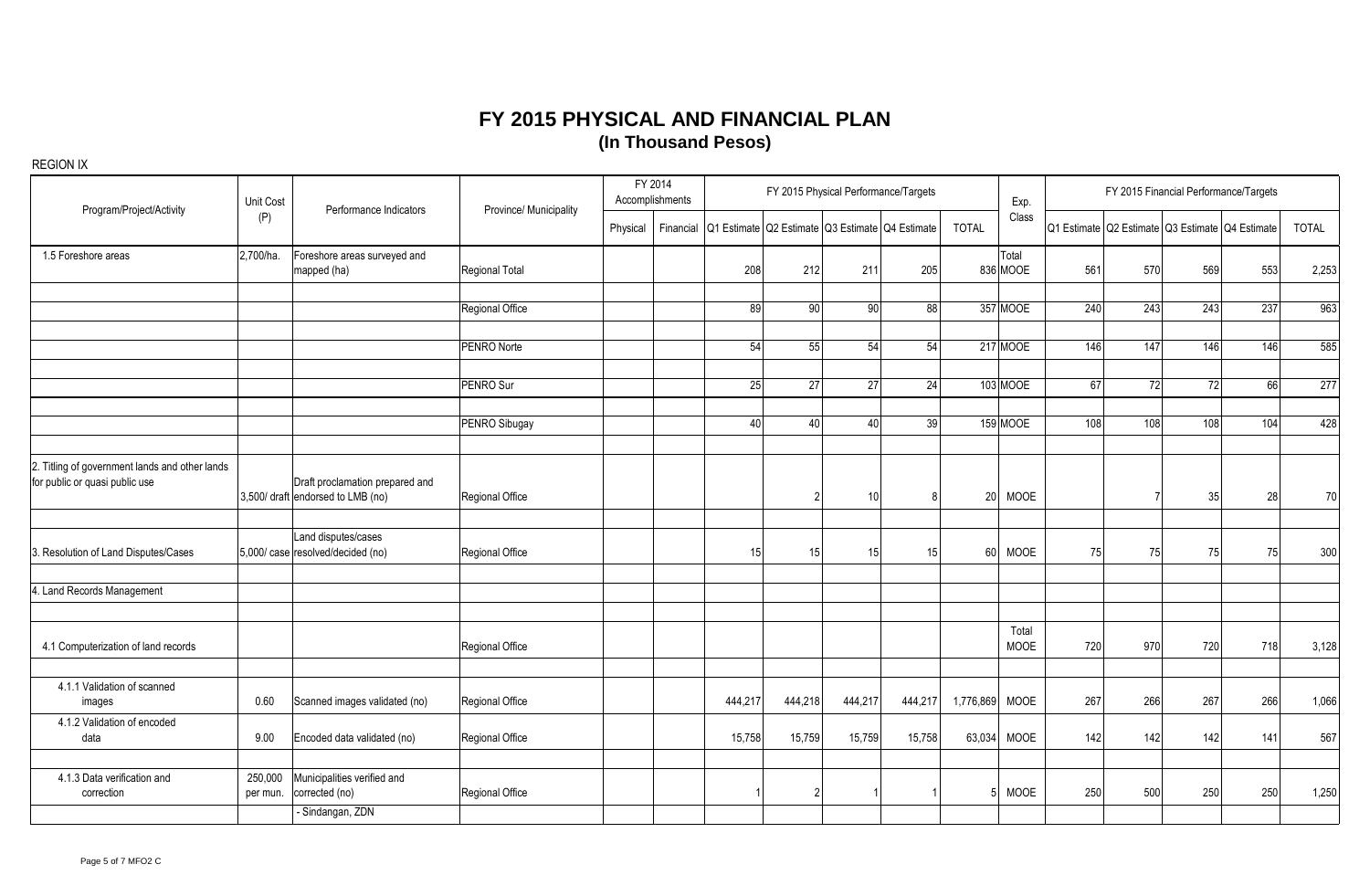| Program/Project/Activity                    | Unit Cost | Performance Indicators                            | Province/ Municipality |          | FY 2014<br>FY 2015 Physical Performance/Targets<br>Accomplishments |   |  |   |                                                 | Exp.         | FY 2015 Financial Performance/Targets |                 |       |       |                                                 |        |
|---------------------------------------------|-----------|---------------------------------------------------|------------------------|----------|--------------------------------------------------------------------|---|--|---|-------------------------------------------------|--------------|---------------------------------------|-----------------|-------|-------|-------------------------------------------------|--------|
|                                             | (P)       |                                                   |                        | Physical | Financial                                                          |   |  |   | Q1 Estimate Q2 Estimate Q3 Estimate Q4 Estimate | <b>TOTAL</b> | Class                                 |                 |       |       | Q1 Estimate Q2 Estimate Q3 Estimate Q4 Estimate | TOTAL  |
|                                             |           | - Dumalinao, ZDS                                  |                        |          |                                                                    |   |  |   |                                                 |              |                                       |                 |       |       |                                                 |        |
|                                             |           | Josefina, ZDS                                     |                        |          |                                                                    |   |  |   |                                                 |              |                                       |                 |       |       |                                                 |        |
|                                             |           | - San Pablo, ZDS                                  |                        |          |                                                                    |   |  |   |                                                 |              |                                       |                 |       |       |                                                 |        |
|                                             |           | - RT Lim, ZS                                      |                        |          |                                                                    |   |  |   |                                                 |              |                                       |                 |       |       |                                                 |        |
| 4.1.4 Regular monitoring and<br>asasessment |           | Field monitoring and assessment<br>conducted (no) | Regional Office        |          |                                                                    | 6 |  | հ |                                                 | 24           | MOOE                                  | 61              | 62    | 61    | 61                                              | 245    |
| 5. Hiring of GEs and Math. Aide             |           | GEs and Math Aide hired (no)                      | Regional Office        |          |                                                                    | 4 |  | Δ |                                                 |              | MOOE                                  | 270             | 271   | 271   | 271                                             | 1,083  |
|                                             |           | (3-GE/1-Math Aide)                                |                        |          |                                                                    |   |  |   |                                                 |              |                                       |                 |       |       |                                                 |        |
| 6. Project Management and Supervision       |           |                                                   | Regional Total         |          |                                                                    |   |  |   |                                                 |              |                                       | 304             | 307   | 307   | 302                                             | 1,220  |
|                                             |           |                                                   | Regional Office        |          |                                                                    |   |  |   |                                                 |              |                                       | 212             | 213   | 213   | 213                                             | 851    |
|                                             |           |                                                   | PENRO Norte            |          |                                                                    |   |  |   |                                                 |              |                                       | 42              | 42    | 42    | 41                                              | 167    |
|                                             |           |                                                   | PENRO Sur              |          |                                                                    |   |  |   |                                                 |              |                                       | $\overline{20}$ | 21    | 21    | 18                                              | 80     |
|                                             |           |                                                   | PENRO Sibugay          |          |                                                                    |   |  |   |                                                 |              |                                       | 30              | 31    | 31    | 30                                              | 122    |
| 7. Fixed Expenditures                       |           |                                                   | Regional Office        |          |                                                                    |   |  |   |                                                 |              | <b>MOOE</b>                           | 711             | 711   | 711   | 711                                             | 2,844  |
| 8. Budgetary Imposition                     |           |                                                   | Regional Office        |          |                                                                    |   |  |   |                                                 |              | <b>MOOE</b>                           | 281             | 282   | 282   | 281                                             | 1,126  |
| 9. PS Requirement of                        |           |                                                   |                        |          |                                                                    |   |  |   |                                                 |              |                                       |                 |       |       |                                                 |        |
| Regular Personnel                           |           |                                                   | Regional Total         |          |                                                                    |   |  |   |                                                 |              | <b>Total PS</b>                       | 9,375           | 9,884 | 8,447 | 9,872                                           | 37,578 |
|                                             |           |                                                   | Regional Office        |          |                                                                    |   |  |   |                                                 |              | PS                                    | 5,029           | 5,347 | 4,581 | 5,345                                           | 20,302 |
|                                             |           |                                                   | Zamboanga del Norte    |          |                                                                    |   |  |   |                                                 |              | PS                                    | 1,844           | 1,925 | 1,640 | 1,923                                           | 7,332  |